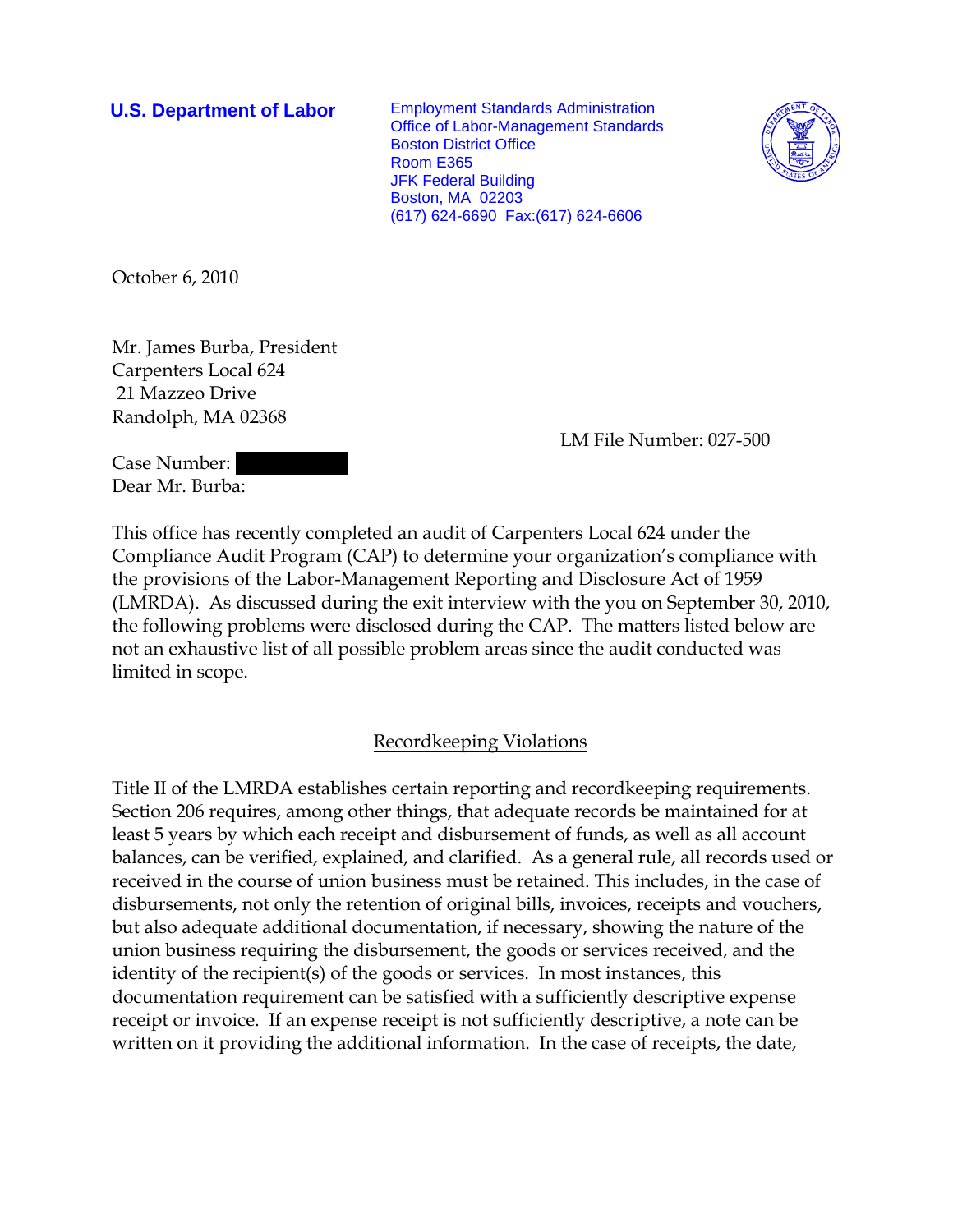Mr. James Burba October 6, 2010 Page 2 of 5

amount, purpose, and source of all money received by the union must be recorded in at least one union record. Bank records must also be retained for all amounts.

The audit of Carpenters Local 624's 2009 records revealed the following recordkeeping violations:

1. General Expenses

 Local 624 did not retain receipts for expenses incurred by the local for the \$100 a month rent paid to the Knights of Columbus for hall rental for membership meetings or the \$497 paid to the Veterans for hall rental for the local's Christmas party.

As previously noted above, labor organizations must retain original receipts, bills, and vouchers for all disbursements. The president and treasurer (or corresponding principal officers) of your union, who are required to sign your union's LM report, are responsible for properly maintaining union records.

## 2. Meal Expenses

Local 624 records of meal expenses did not always include explanation of union business conducted or the names and titles of the persons incurring the restaurant charges. For example, a number of meals charged to the local's American Express credit card totaling at least \$778 had the required receipts but the receipts did not note the union purpose or the name and title of those partaking in the meal.

# 3. Disposition of Property

Local 624 did not maintain an inventory of gift cards, T-shirts, sweatshirts, and other property it purchased, sold, or gave away. The union must report the value of any union property on hand at the beginning and end of each year in Item-30 (Other Asstes) of the LM-3. The union must retain an inventory of property on hand to verify, clarify, and explain the information that must be reported in Item 30.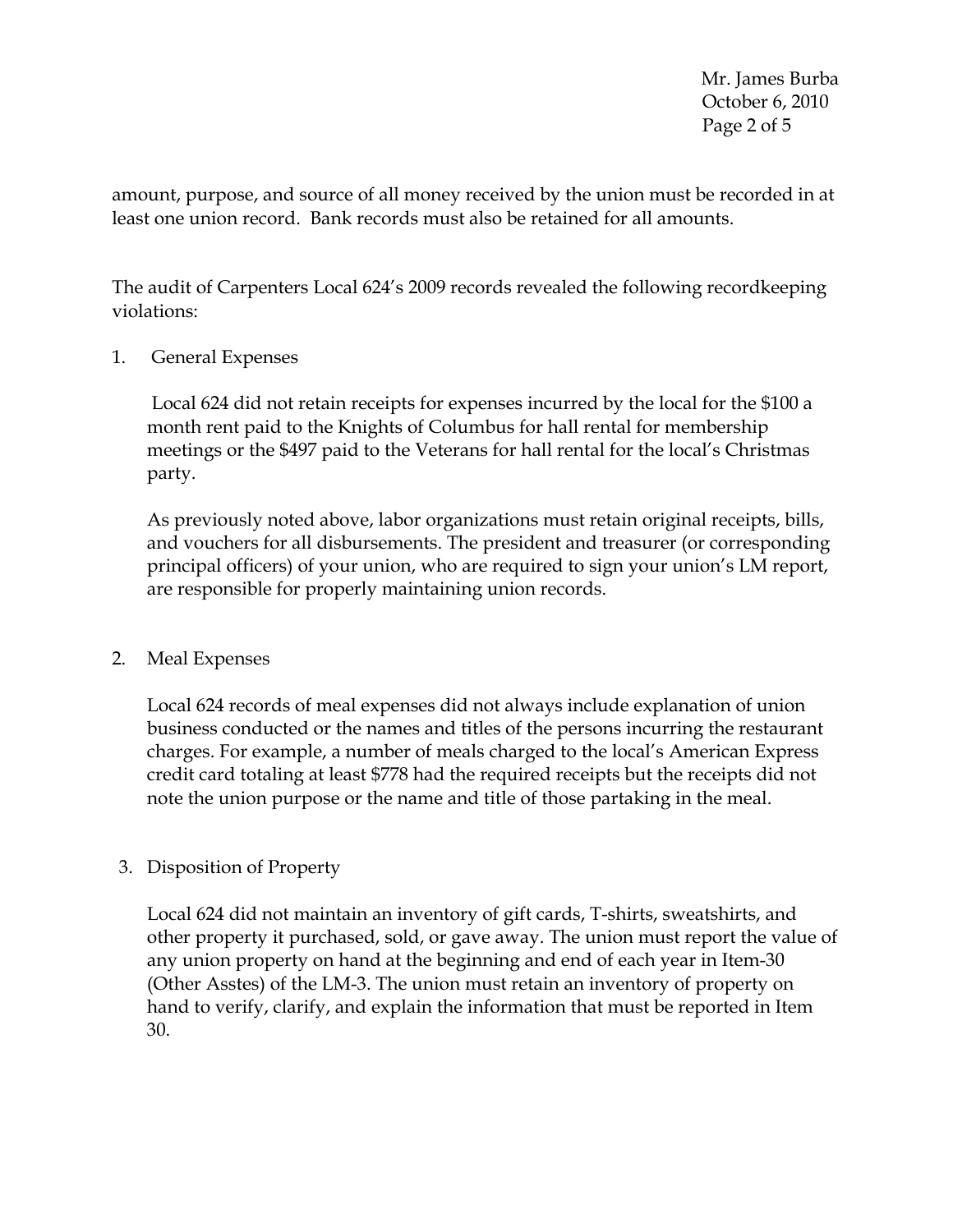Mr. James Burba October 6, 2010 Page 3 of 5

4. Receipt dates not Recorded

Entries in Local 624's receipts journal reflect the date the union deposited money, but not the date money was received. Union receipts records must show the date of receipts. The date of receipt is required to verify, explain, or clarify amounts required to be reportedin Statement B (Receipts and Disbursements) of the LM-3. The LM-3 instructions for Statement B state that the labor organization must record receipts when it actually receives money and disbursements when it actually pays out money. Failure to record the date money was received could result in the union reporting some receipts for a different year than when it actually received them. Local 624 receipt records show that the local collected \$160 in dues on 6-29-09 and 6-29-30 but the last deposit was made on 6-26-09. These receipts were accounted for in the audit year by the local's accountant.

As agreed, provided that Carpenters Local 624 maintains adequate documentation as discussed above in the future, no additional enforcement action will be taken regarding the violations.

# Reporting Violations

The CAP disclosed a violation of LMRDA Section 201(b) which requires labor organizations to file annual financial reports accurately disclosing their financial condition and operations. The Labor Organization Annual Report Form LM-3 filed by Carpenters Local 624 for fiscal year 06-30-2009 was deficient in the following areas:

1. Acquire/Dispose of Property

Item-13 (During the reporting period did your organization acquire or dispose of any assets in any manner other than by purchase or sale?) should have been answered, "yes," because the union gave away T-shirts, sweatshirts, pins, and gift cards totaling more than \$9,768 during the audit year. The union must identify the type and value of any property received or given away in the additional information section of the LM report along with the identity of the recipient(s) or donor(s) of such property. The union does not have to itemize every recipient of such giveaways by name. The union can describe the recipients by broad categories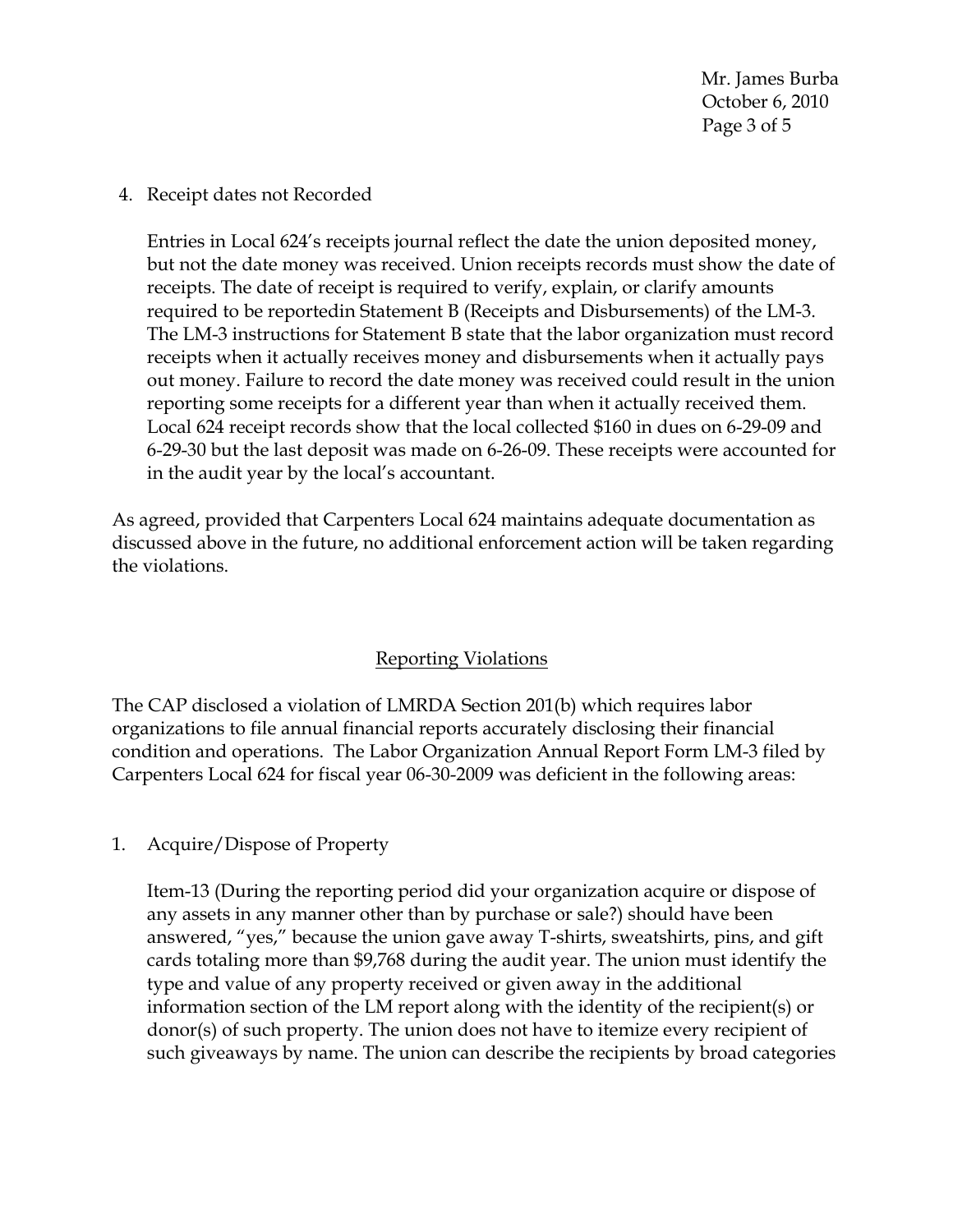Mr. James Burba October 6, 2010 Page 4 of 5

such as "members" or "new retirees." In addition, the union must report the cost, book value, and trade-in allowance for assets that it traded in.

## 2. Disbursements to Officers

Local 624 did not include some reimbursements to officers totaling at least \$69 in the amounts reported in Item 24 (All Officers and Disbursements to Officers). It appears the union erroneously reported these payments in Item 48 (Office and Administrative Expense).

The union must report most direct disbursements to Local 624 officers and some indirect disbursements made on behalf of its officers in Item 24. A "direct disbursement" to an officer is a payment made to an officer in the form of cash, property, goods, services, or other things of value. See the instructions for Item 24 for a discussion of certain direct disbursements to officers that do not have to be reported in Item 24. An "indirect disbursement" to an officer is a payment to another party (including a credit card company) for cash, property, goods, services, or other things of value received by or on behalf of an officer. However, indirect disbursements for temporary lodging (such as a union check issued to a hotel) or for transportation by a public carrier (such as an airline) for an officer traveling on union business should be reported in Item 48 (Office and Administrative Expense).

3. Failure to Report Fixed Assets

Local 624 failed to report the value of a building owned by the local in Item 29 Fixed Assets.

 I am not requiring that Local 624 file an amended report for 2009 to correct the deficient items, but Local 624 has agreed to properly report the deficient items on all future reports it files with OLMS.